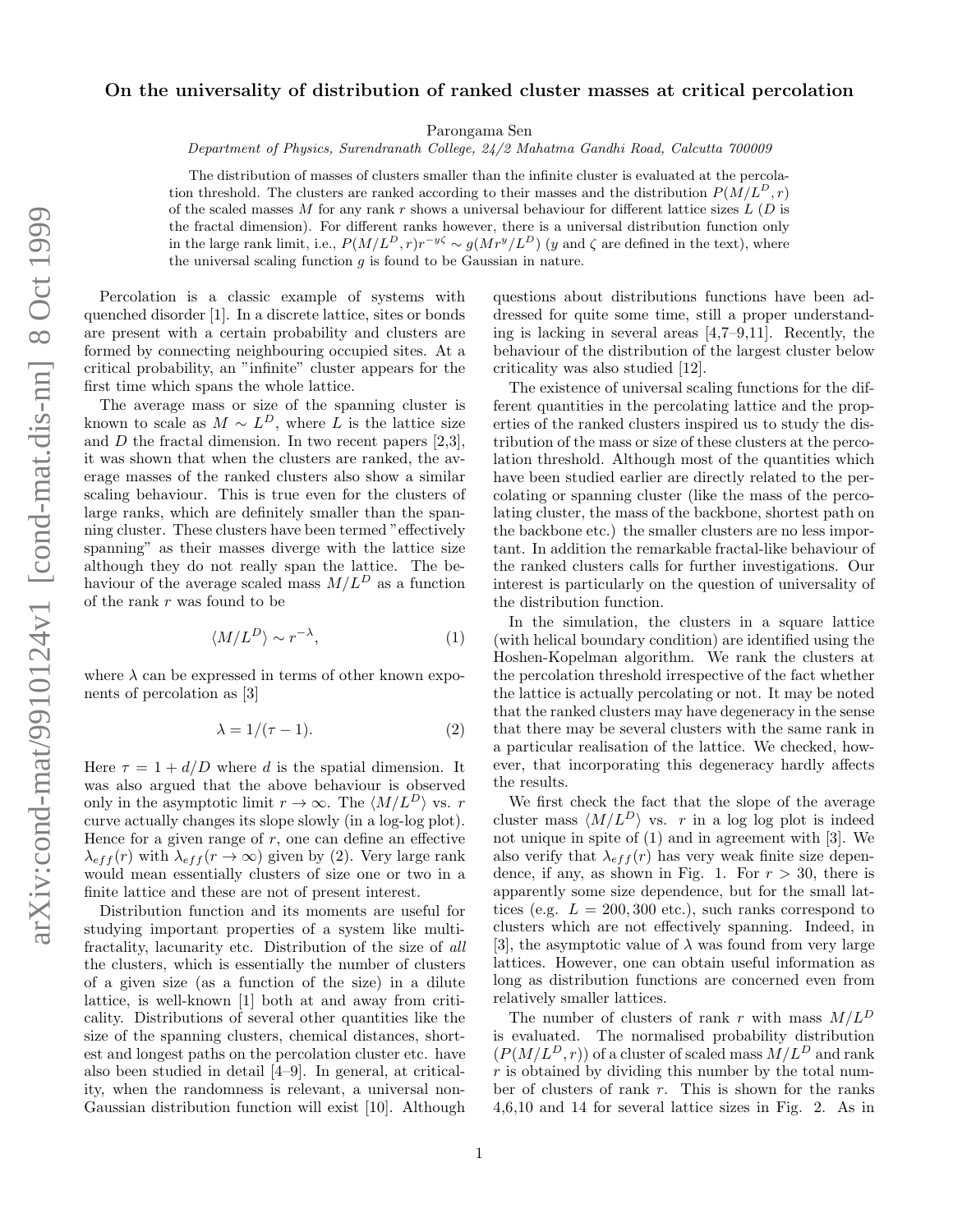[7], where distributions for the case  $r = 1$  were considered only, the bin sizes are proportional to  $1/L<sup>D</sup>$ , and one directly obtains a universal distribution for  $P(M/L^D, r)$ for several values of  $L$ . Another interesting feature is, as one plots  $P(x = M/L<sup>D</sup>, r)$  for several ranks, it is found that the peaks of the distribution functions behave as  $P_{max}(x_{max}) = x_{max}^{-\zeta}$  where  $x_{max}$  is the value of x at which the peak occurs. (This is shown by the straight line touching the peaks of the distribution in Fig. 2. in a log-log plot.) This behaviour of the peaks persist with a rank-independent value of  $\zeta \simeq 1.25$  even for the higher ranks.

We are more interested, however, in the behaviour of the probability distribution functions for different ranks for the same lattice size. The peak of the distribution  $P(M/L^D, r)$  has a functional dependence on r as  $r^{\zeta \lambda_{eff}(r)}$ from the above mentioned behaviour and eq (1). However, in general the behaviour of the entire distribution may not be as  $r^{\zeta \lambda_{eff}(r)}$  and we observe that it is better to expect a general form as

$$
P(M/L^D, r)r^{-y\zeta} \sim g(Mr^y/L^D)
$$
 (3)

when plotted against the natural scaling argument  $Mr^y/L^D$ . Here y is expected to be close to  $\lambda_{eff}(r)$ . The values of y are compared to different values of  $\lambda_{eff}(r)$ (corresponding to three different ranges of  $r$ ) where the latter are obtained from a piecewise least square fitting of  $\langle M/L^D \rangle$  vs r curves. g is a universal scaling function. Our attempt is to check whether one can actually obtain such a universal function for the distributions.

While the data for the smaller ranges of  $r$  are taken from a system of  $L = 500$ , those in Fig. 5 correspond to that with  $L = 1000$ . The number of random configurations generated are  $10^4$  and  $10^3$  respectively for the two sizes. The results for the different ranges of  $r$  (as appropriate to the system sizes considered) are summarised below:

*Small r*: For  $4 < r < 14$ , we find that only one part of the curves (that beyond the peak value of  $P(x, r)$ ) are collapsing when plotted against the proposed scaling argument with  $y \approx 1.75$ . Here the actual value of  $\lambda_{eff}(r)$ is around 1.45.

Intermediate r: For r values in a higher range  $(24 <$  $r < 40$ , we find that the two parts of the curves collapse separately with different values of y;  $y \approx 1.4$  for the portion beyond the peak, and  $y \approx 0.95$  for the other portion. The value of  $\lambda_{eff}$  for this range of r is found to be close to 1.25.

Higher r: When one plots the scaled probabilities for even higher values of  $r$ , we find for the first time, a simultaneous collapse of both sides of the curves with  $y$ between 1 and 1.1. The value of  $\lambda_{eff}$  in this range is also  $\simeq$  1.1 Hence a universal function is indeed obtained for large  $r$  values. We believe, for even higher ranges of  $r$ (for which reliable data can be obtained from larger lattices), the same behaviour will persist, with the value of y approaching the asymptotic value of  $\lambda$ . Interestingly,

for the smaller and higher ranges of  $r, y$  is neither equal to  $\lambda_{eff}$  or the asymptotic value of  $\lambda$  (at least for large x). However, in the scaling regime (i.e., for the large ranks),  $y \simeq \lambda_{eff}$ .

The major portion of the universal distribution seems to fit well with a Gaussian distribution function of the form  $\exp(-(x-x_0)^2/\sigma)$  with  $0 < x < \infty$ ,  $\sigma \simeq 0.0005$ ,  $A \simeq 0.17$  and  $x_0 \simeq 0.1$ .

Hence we obtain a distribution function in the following form

$$
P(M/L^D, r) \sim r^{y\zeta} \exp(-(Mr^y/L^D - 0.1)^2)/\sigma) \tag{4}
$$

with  $y \approx 1.1$  and  $\zeta \approx 1.25$  for the higher ranks.

Hence we obtain two most significant results in the present study:

a) The exponent  $\zeta \simeq 1.25$  for all ranges of the ranks. This is significant as while other properties of the system are rank dependent, this particular one remains constant.

b) The existence of a Gaussian distribution: Most of the distribution functions studied earlier have yielded a more complicated universal function [4,5,7]. However, here also the data corresponding to very small values of  $Mr^y/L^D$  do not fall on the Gaussian fitting curve.

It is difficult to relate  $\zeta$  to the known exponents in percolation. Naively, if  $(1)$  is to be derived from  $(4)$ , then

$$
\langle M/L^D \rangle = \int \frac{M}{L^D} P(M/L^D, r) d(\frac{M}{L^D}) \sim r^{-\lambda} \tag{5}
$$

gives  $\zeta = 1.0$  with  $y = \lambda$ . This involves the approximation that the mass of the cluster varies from zero to infinity. This approximation and also possible deviations from the Gaussian distribution may be responsible for the discrepancy between this value and the obtained value of ζ; or it may simply be due to errors in numerical estimate.

As already mentioned, the distribution for the probability (per site) of clusters with s sites is known to be  $Q(s) \sim s^{-\tau}$  in a percolating lattice. One may expect that this behaviour can be extracted from  $P(M/L^D, r)$ by calculating  $\Sigma_r P(M/L^D, r)$  as  $s = (M/L^D) L^{D-d}$ , and a theoretical estimate of  $\zeta$  can be made. However, it has numerically been verified that one needs to include clusters of all ranks to obtain  $Q(s)$  in the above manner, and the absence of a universal scaling law for all  $r$  thus does not allow one to theoretically estimate  $\zeta$ .

In conclusion, the fact that the average cluster size approached a rank independent scaling form given by (4) only for large  $r$ , is consistent with our result that the universal form is obtained again only in the large  $r$  limit. One needs an exponent  $y$  to obtain a collapse of the data which should apparently equal  $\lambda$ . However, y is greater than  $\lambda_{eff}$  for the lower ranges of the rank. Surprisingly though, for the intermediate range of the rank, a data collapse is achieved for the smaller masses with a value of y very close to the asymptotic value of  $\lambda$ . It is not clear how significant is this equivalence and whether it is purely accidental. In addition, we get an exponent  $\zeta$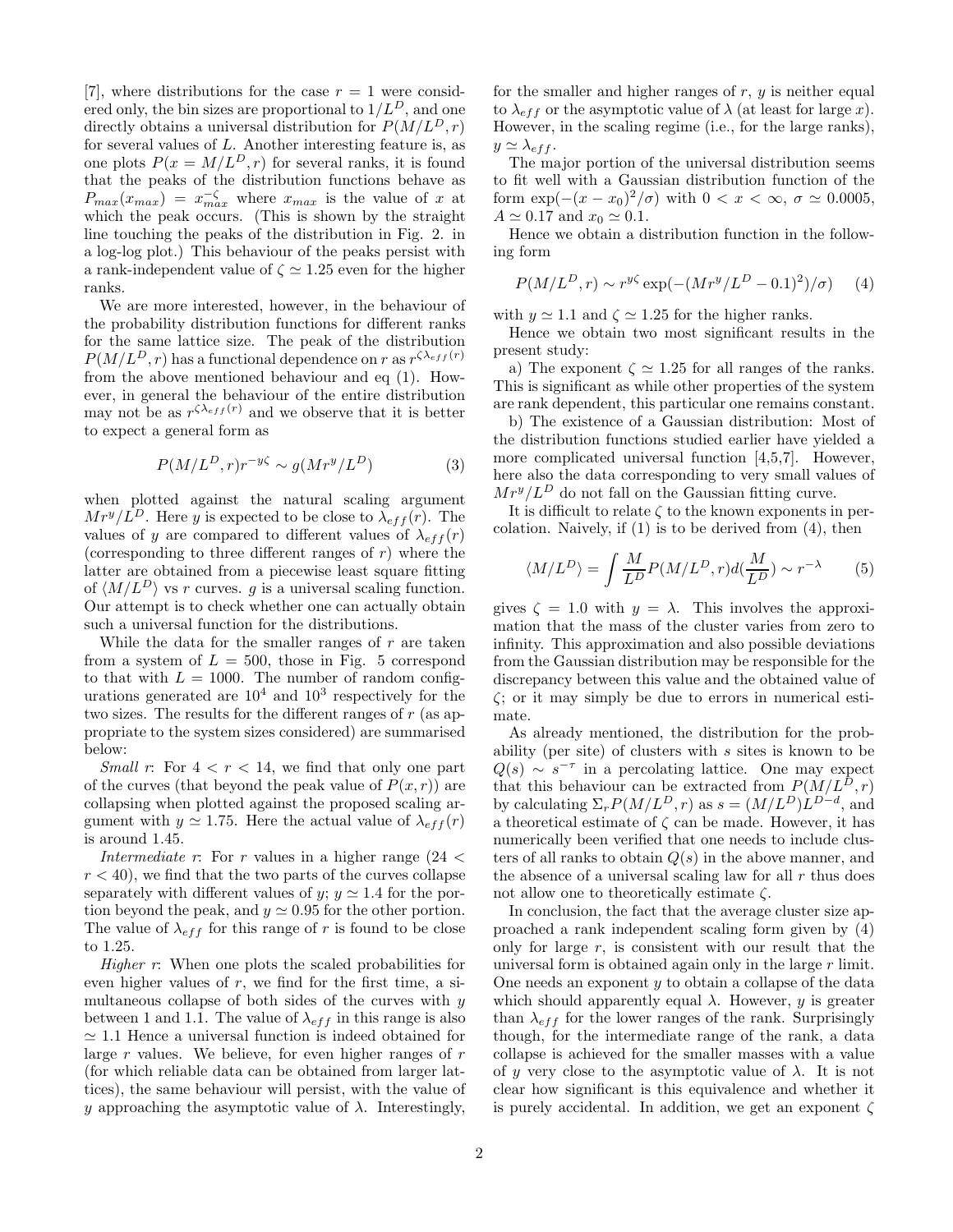from the scaling behaviour of the probability distribution which is independent of the rank. An approximate estimate of  $\zeta$  is attempted to compare with the numerically obtained value. As in the cases of other quantities in percolation, here also a universal function is seen to exist, which in contrast to the others is a simple Gaussian. The universal functions existing for each rank separately for several system sizes, however, have more complicated nature.

The author is grateful to the computing centre of Institute of Physics, Bhubaneswar, where the programmes were run on a HPK9000/879 machine. She also thanks D. Stauffer for a critical reading of the manuscript and very useful comments.



FIG. 2. The probability distribution for the ranked cluster masses are shown for ranks  $r = 4, 6, 10$  and 14 (from right to left) for lattice sizes  $L = 200, 300, 400$  and 500 against the scaled masses. The peaks of the distribution show a power law behaviour with  $M/L^D$  where the maxima occur for each rank.

- [1] D. Stauffer and A. Aharony, Introduction to Percolation Theory (Taylor and Francis, London, 1994).
- [2] M. S. Watanabe, Phys. Rev. E 53 4187 (1996).
- [3] N. Jan, D. Stauffer and A. Aharony, J. Stat. Phys. 92 325 (1998).
- [4] S. Havlin, B. L. Trus, G. H. Weiss and D. Ben-Avraham, J. Phys A 18 L247 (1985). A. U. Neumann and S. Havlin J Stat Phys 52 203 (1988) H. Saleur and B. Derrida, J. Physique 46 1043 (1985).
- [5] J.-P. Hovi and A. Aharony, Phys. Rev 56 172 (1997).
- [6] P. Sen and P. Ray, J Stat Phys 59 1573 (1990).
- [7] P. Sen, Int.J. Mod. Phys. C 10 747 (1999).
- [8] M. Porto, S. Havlin, H. E. Roman and A. Bunde, Phys. Rev. E 58 R5205 (1998).
- [9] P. Grassberger, cond-mat/9906309.
- [10] A. Aharony and A. B. Harris, Phys. Rev. Lett. 77 3700 (1996).
- [11] R. Ziff, cond-mat/9907305.
- [12] M. Z. Bazant, cond-mat/9905191.



FIG. 3. The partial collapse of the data for the scaled distribution  $\tilde{P}(M r^y/L^D) = P(M/L^D, r) r^{-y\zeta}$  is shown for ranks  $r = 4, 6, 10$  and 14. The value of y is 1.75 here.



FIG. 1. Variation of the average  $\langle M/L^D \rangle$  against the ranks are shown for lattice sizes  $L = 200, 300, 500$  and 1000. Larger number of data (corresponding to higher ranks) are available for increasing lattice size.



FIG. 4. The partial collapses of the data for the scaled distribution  $(L^D)$  =  $P(M/L^D)r^{-y\zeta}$  for ranks  $r = 24, 28, 32,$  and 40 with two different values of y are shown separately.